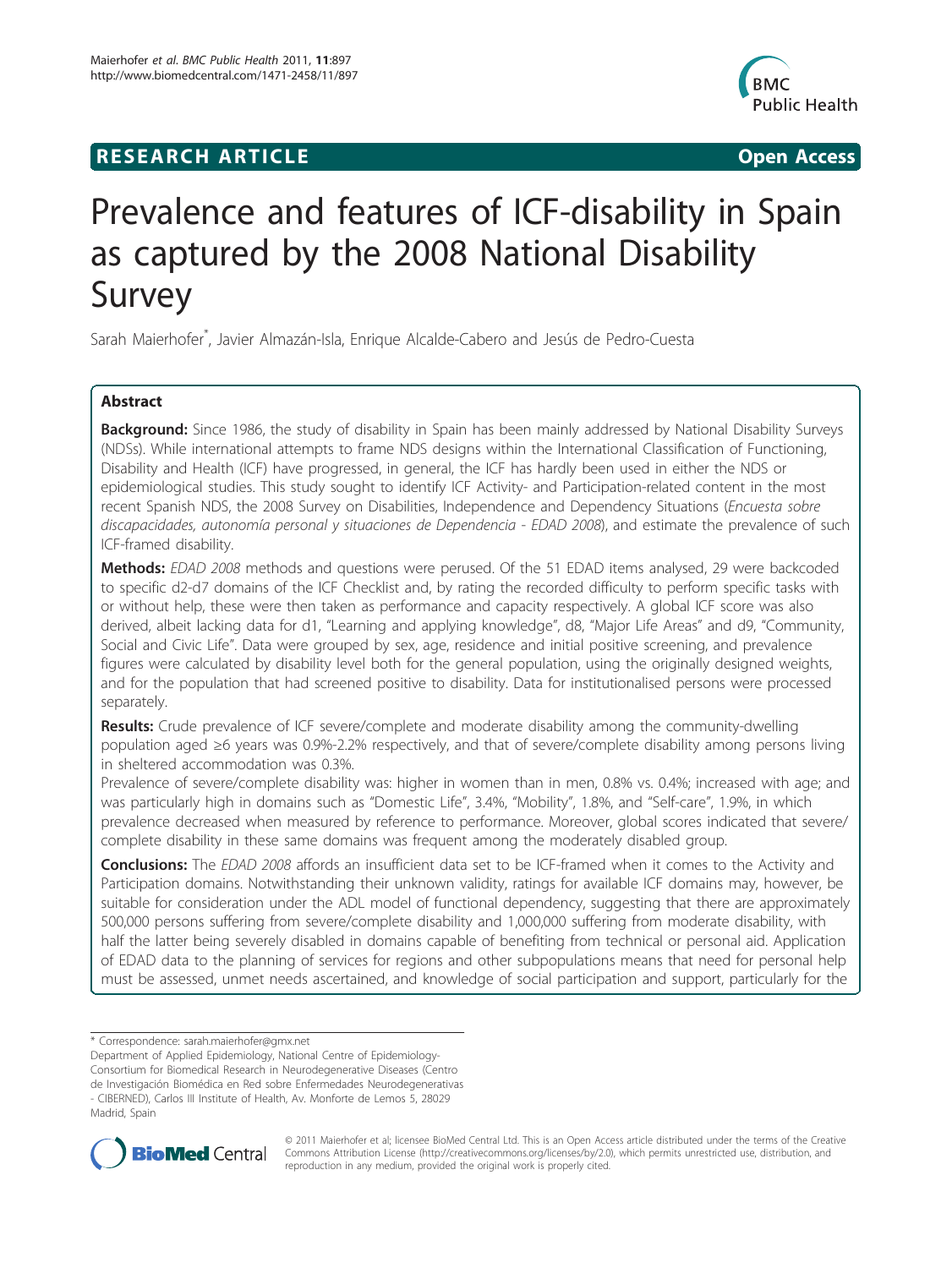mentally ill, improved. International, WHO-supported co-operation in ICF planning and use of NDSs in Spain and other countries is needed.

Keywords: ADL, Disability, Epidemiology, ICF, Prevalence, Survey, WHO

# Introduction

The World Health Organization (WHO) approved the International Classification of Functioning, Disability and Health (ICF) in 2001 as a framework and classification for understanding the impact of health conditions on functioning and disability [[1\]](#page-13-0). The ICF conceptual framework encompasses different components, such as body functions, body structures, activities and participation, with some personal and environmental factors being included among the causes of disability [[2\]](#page-13-0). The ICF enables individuals' functioning and disability to be comprehensively described and categorised in a way that is systematic, standardised and readily understandable by all health professionals and social workers involved in the care and support of patients [[2](#page-13-0)]. The ICF is increasingly used in different sectors, including health, social affairs, labour and education [\[3,4\]](#page-13-0).

Conceivably, the most powerful and regularly used tools for describing how disability affects citizens and supporting social policies are National Disability Surveys (NDSs). Early efforts by the Disability Tabulations (DIS-TAB) group, including rigorous selection of questions from five NDSs and backcoding these to the ICF, suggested that cross-country comparisons would be restricted to comparable backcoded questions, and that the best basis for international comparability would thus be for questions' focus and format to be structured to the ICF during the surveys' development phase [[5\]](#page-13-0). Mulhorn and Threats, using the ICF, described several-fold variations in age- and sex-specific prevalence of speech and hearing limitations across five countries included in the DISTAB study, and revealed difficulties in comparing figures based on measures of differing sensitivity [\[6](#page-13-0)]. Recently, international action to understand disability in populations was led by the Washington City Group (a working group of the United Nations) [[7\]](#page-13-0). Using the ICF to develop the Irish National Disability Survey resulted in a broader range of disabilities encompassed and the incorporation of policy-relevant environmental factors, and prompted a discussion on ethics [[8\]](#page-13-0).

While it would seem that the ICF capacity and performance qualifiers are considered useful by rehabilitation and social workers [[9\]](#page-13-0), the use of capacity and performance prevalence data for assessing or developing social services and policies appears to have been less explored. Stineman et al, after confirmatory factor analysis of a large US population, proposed that a standard set of ICF core chapters -mobility, self-care and domestic lifecould help link and co-ordinate care across general practitioners, rehabilitation professionals and social services, as well as the acute and long-term care sectors [[10\]](#page-13-0). In Spain, a personal disability index has been proposed, based on unselected disabilities registered in the 1999 NDS and taking into account the severity and number of hours of personal help received per week  $[11]$  $[11]$ .

The type of disability data collected among the Spanish population has changed over the years. National and certain regional health surveys contain specific information on impairments, limitations and restrictions assessed using patient-reported outcomes, such as the EQ-5, as well as time received from caregivers [[12\]](#page-13-0). The large-scale, nation-wide household surveys conducted by trained interviewers in 1986 and 1999 ([http:// http://](http:// http://www.ine.es/) [www.ine.es/](http:// http://www.ine.es/)) were developed using the framework of the International Classification of Impairments, Disabilities and Handicaps (ICIDH). The most recent of these was the 2008 Survey on Disabilities, Independence and Dependency Situations (Encuesta sobre discapacidades, autonomía personal y situaciones de Dependencia - EDAD 2008) [[13](#page-13-0)-[15\]](#page-13-0), which partly incorporated the ICF's understanding of disability and some of its concepts.

Accordingly, this study sought: (a) to explore the potential of EDAD 2008 data for an ICF-based interpretation, detect any ICF-biased aspects and implement a specific application of the EDAD 2008 after ICF restructuring; (b) to quantify prevalence of disability for selected ICF domains and for an individual ICF global score; and, (c) to describe severity patterns among the disabled population.

# Methods

# The EDAD 2008

# Study population and sampling methodology

The study population covered by the EDAD 2008 [[16,17](#page-13-0)] consisted of two residence-based population samples, one community-dwelling and the other institutionalised. For the community-dwelling sample, a twostep, stratified, random sample was used to provide a representative sample for each province: firstly, a sample of census sections was drawn, and a sample of family dwellings was then randomly drawn within each section. Thereafter, all households within the dwelling were group screened, with one member of each household being interviewed as the main informant [[16,17](#page-13-0)]. A total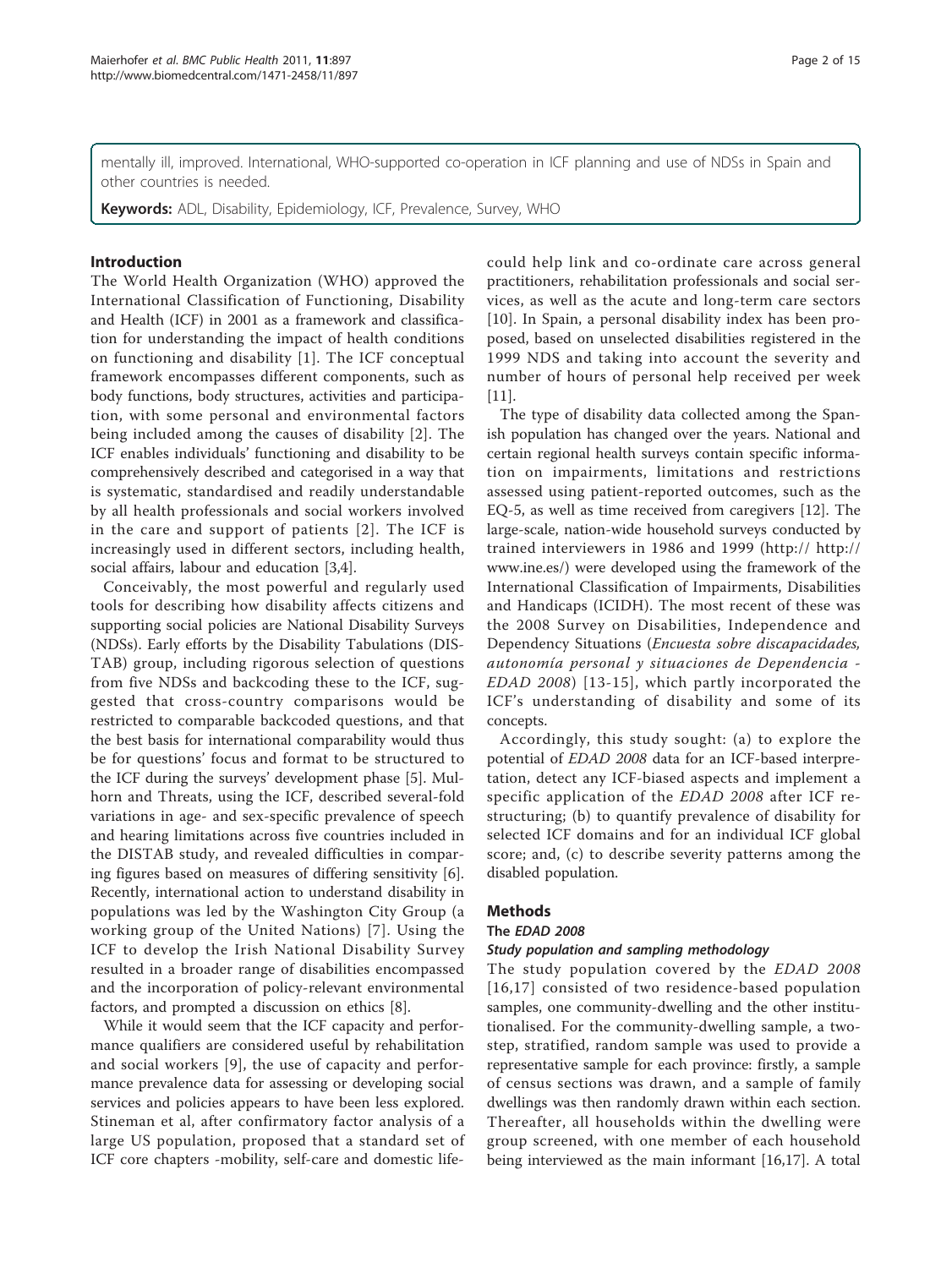of 258,187 persons living in 91,290 households were thus screened for disability.

In the case of institutions, a sample of Spanish residential centres and hospitals, representative of the country's Autonomous Regions, was drawn [[16,17](#page-13-0)]. The centres had been classified into two different types, namely: (a) home or residential centres; and (b) psychiatric or geriatric hospitals or centres for disabled persons. At each centre, a random sample of inhabitants was drawn, yielding a sample of 10,567 institutionalised persons.

# Individually tailored data-collection

For screening purposes, a catalogue of 44 questions about possible "disabilities" read verbatim, was presented to the main informant of each household. It addressed the following eight domains: vision; audition; communication; learning and application of knowledge and performance of tasks; mobility; self-care; domestic life; interaction and interpersonal relationships [\[16](#page-13-0)-[19](#page-14-0)]. Persons for whom at least one of these questions was answered in the positive were then examined in depth, using a detailed disability questionnaire, covering the above-mentioned eight domains, medical conditions, diagnoses, professional life, education, discrimination, social contacts, accessibility and main caregivers. For some items, the level of difficulty experienced in a given item was measured against two different backgrounds, namely, the difficulty encountered when performing without aid and that encountered when performing with technical or personal aid [[18](#page-13-0),[19](#page-14-0)]. In addition, the technical or "*de facto*" personal help received was recorded. For subjects aged under 6 years, an adapted version of the questionnaire was used [[18,](#page-13-0)[19\]](#page-14-0). To evaluate the disabilities of children aged < 6 years, an informant was given a list of possible limitations and asked to select those that were present. All institutionalised persons allocated to the sample were interviewed with an adapted version of the detailed questionnaire used for the householdbased disability study.

# Database structure and records on study

The National Institute of Statistics (Instituto Nacional de Estadística - INE) provided us with individual EDAD 2008 records. Following the survey format, the data were organised into four data sets, i.e., one covering all persons screened in households (denoted as household data set), one covering persons who screened positive and answered the detailed questionnaire about their disabilities (disability data set), one covering positively screened children (data limitations), and lastly, one covering all institutionalised persons (data centres). To cover specific issues of relevance, we used data from the above-mentioned four data sets, selecting the most appropriate for any given purpose.

# ICF framing of EDAD 2008 data

# ICF-EDAD 2008 cross-walking; ICF backcoding of selected EDAD 2008 variables

This study disregarded ICF components featured under "Body Structures" or "Body Functions" and the so-called "Contextual Factors", focused on ICF categories shown under the "Activity and Participation" section (corresponding to ICF codes beginning with the letter d) and, for cross-comparison purposes, selected those included in the ICF Checklist [\(http://www.who.int/classifications/](http://www.who.int/classifications/icf/training/icfchecklist.pdf) [icf/training/icfchecklist.pdf](http://www.who.int/classifications/icf/training/icfchecklist.pdf)) [[20\]](#page-14-0). An important reason for using the frame of the ICF Checklist rather than that of another instrument, such as the WHODAS-2, is that the former incorporates capacity and performance qualifiers. After examining ICF Checklist items one-byone and initially selecting the most likely corresponding variables from the EDAD 2008 disability questionnaire, data collected by the EDAD 2008 were then imported to individual ICF Checklist records, as indicated in Table [1.](#page-3-0) As will be seen from this table, almost all domain-d2 to -d7 items included in the ICF checklist are represented in the EDAD 2008. However, appropriate information for domains d1, "Learning and applying knowledge", d8, "Major life areas", and d9, "Community, social and civic life", was not found, despite the fact that data on educational level, occupational status, monthly income, feeling of discrimination and spare-time activities were available in the EDAD 2008. Although the EDAD 2008 sometimes contains limited information on a subject's social activities, e.g., leisure-time reading, or job status, it does not indicate whether the person in question experiences any problems, i.e. restrictions, in performing such activities. In a second step, following review and reviewer-recommended external expert consultation, a number of variables were additionally dropped from those that had been initially selected. Consequently, the ICF Checklist frame resulting from the EDAD 2008 questionnaire was an incomplete version, since a considerably high number of codes were rejected for data import and left as empty codes after these two steps (see Table [1\)](#page-3-0).

In accordance with a recognised, optional interpretation of capacity and performance as relating to difficulties in the absence or presence of technical and personal help, we took advantage of the above information on difficulty encountered with and without technical or personal aid to derive firstly a measure of capacity and thence a measure of performance from the EDAD 2008, both recorded in each individual ICF-framed incomplete Checklist record. In practice, measurements were taken in such a way that, if the answer about receiving any type of aid (technical, personal or both) was positive, the level of performance was assessed. To sum up, in the case of selected variables (see Table [1](#page-3-0)), two ICF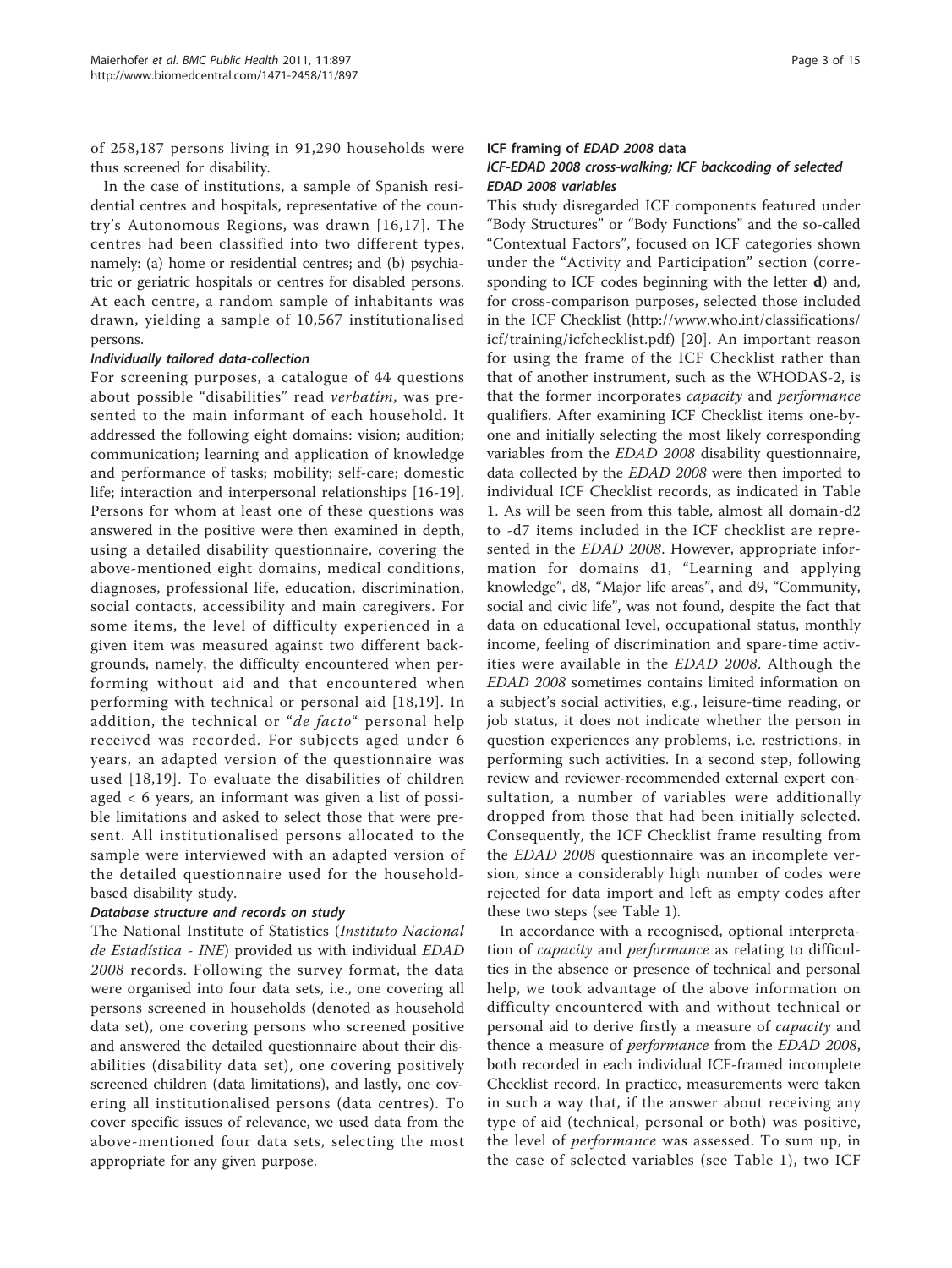| <b>ICF Checklist variables</b>                                         | EDAD 2008 variables considered (regardless of selection) | EDAD 2008 item used                                                                  |      |                              |
|------------------------------------------------------------------------|----------------------------------------------------------|--------------------------------------------------------------------------------------|------|------------------------------|
| Short list of activity and<br>participation domains                    | Variable                                                 | Content of EDAD 2008 variables                                                       |      | Capacity Performance         |
| d1. Learning and applying knowledge                                    |                                                          |                                                                                      |      |                              |
| <b>d110</b> Watching                                                   | APR_14                                                   | to hold a gaze or pay attention when listening                                       | 14.2 | 14.2                         |
| d115 Listening                                                         | APR_14                                                   | to hold a gaze or pay attention when listening                                       | 14.2 | 14.2                         |
| <b>d140</b> Learning to read                                           | APR_15                                                   | to learn to perform simple tasks                                                     | 15.2 | 15.2                         |
| <b>d145</b> Learning to write                                          | APR_15                                                   | to learn to perform simple tasks                                                     | 15.2 | 15.2                         |
| <b>d150</b> Learning to calculate                                      | APR_15                                                   | to learn to perform simple tasks                                                     | 15.2 | 15.2                         |
| d175 Solving problems                                                  |                                                          |                                                                                      |      |                              |
| d2. General tasks and demands                                          |                                                          |                                                                                      |      |                              |
| d210 Undertaking a single task                                         | APR_16*                                                  | to perform simple tasks                                                              | 16.2 | 16.3.b <sup>pt</sup>         |
| d220 Undertaking multiple<br>tasks                                     | APR_17*                                                  | to perform complex tasks                                                             | 17.2 | $17.3 \text{ b}^{\text{pt}}$ |
| d3. Communication                                                      |                                                          |                                                                                      |      |                              |
| <b>d310</b> Communicating with -<br>receiving - spoken messages        | $COM_9*$                                                 | to understand the meaning of what other persons say                                  | 9.2  | 9.3.b <sup>p</sup>           |
| <b>d315</b> Communicating with -<br>receiving - non-verbal<br>messages | $COM_11*$                                                | to understand and express yourself via gestures, symbols, illustrations or<br>sounds | 11.2 | 11.2                         |
| d330 Speaking                                                          | $COM_8*$                                                 | to speak intelligibly or utter coherent phrases                                      | 8.2  | 8.3.b <sup>t</sup>           |
| d335 Producing non-verbal<br>messages                                  |                                                          |                                                                                      |      |                              |
| d350 Conversation                                                      | $COM_12*$                                                | to hold a dialogue and exchange ideas with one or more persons                       | 12.2 | 12.2                         |
| d4. Mobility                                                           |                                                          |                                                                                      |      |                              |
| d430 Lifting and carrying<br>objects                                   | $MOV_24*$                                                | to lift or carry objects                                                             | 24.2 | 24.3.b <sup>pt</sup>         |
| <b>d440</b> Fine hand use                                              | MOV_26*                                                  | to lift or carry small objects                                                       | 26.2 | 26.3.b <sup>pt</sup>         |
| d450 Walking                                                           | $MOV_20^{*m}$                                            | to walk and move inside the home                                                     | 20.2 | 20.3.b <sup>pt</sup>         |
|                                                                        | $MOV_21*m$                                               | to walk and move around the home                                                     | 21.2 | 21.3.b <sup>pt</sup>         |
| d465 Moving around using<br>equipment                                  |                                                          |                                                                                      |      |                              |
| d470 Using transportation                                              | MOV_22*                                                  | to get around via passenger transport                                                | 22.2 | 22.3.b <sup>pt</sup>         |
| <b>d475</b> Driving                                                    | $MOV_23*$                                                | to drive vehicles                                                                    | 23.2 | 23.3.b <sup>t</sup>          |
| d5. Self-Care                                                          |                                                          |                                                                                      |      |                              |
| d510 Washing oneself                                                   | AUT_27*                                                  | to wash or dry different body parts                                                  | 27.2 | 27.3.b <sup>pt</sup>         |
| d520 Caring for body parts                                             | $AUT_28*$                                                | to perform basic grooming                                                            | 28.2 | 28.3.b <sup>pt</sup>         |
| <b>d530</b> Toileting                                                  | $AUT_29^{max}$                                           | to carry out activities related to urination                                         | 29.2 | 29.3.b <sup>pt</sup>         |
|                                                                        | $AUT_30*^{max}$                                          | to carry out activities related to defecation                                        | 30.2 | 30.3.b <sup>pt</sup>         |
|                                                                        | $AUT_31$ *max                                            | to carry out activities related to menstrual care (only for women)                   | 31.2 | 31.3.b <sup>pt</sup>         |
| d540 Dressing                                                          | AUT_32*                                                  | to dress or undress                                                                  | 32.2 | 32.3.b <sup>pt</sup>         |
| d550 Eating                                                            | $AUT_33$                                                 | to eat and drink                                                                     | 33.2 | 33.3.b <sup>pt</sup>         |
| d560 Drinking                                                          | $AUT_33$                                                 | to eat and drink                                                                     | 33.2 | 33.3.b <sup>pt</sup>         |
| d570 Looking after one's<br>health                                     | $AUT_34*^{max}$                                          | to follow medical prescriptions                                                      | 34.2 | 34.3.b <sup>pt</sup>         |
|                                                                        | $AUT 35*^{max}$                                          | to avoid dangerous situations                                                        | 35.2 | 35.3.b <sup>pt</sup>         |
| d6. Domestic life                                                      |                                                          |                                                                                      |      |                              |
| d620 Acquisition of goods and VDOM_36*<br>services                     |                                                          | to do shopping                                                                       | 36.2 | 36.3.b <sup>pt</sup>         |
| d630 Preparation of meals                                              | VDOM_37*                                                 | to prepare meals                                                                     | 37.2 | 37.3.b <sup>pt</sup>         |
| d640 Doing housework                                                   | VDOM_38*                                                 | to carry out housework                                                               | 38.2 | 38.3.b <sup>pt</sup>         |

<span id="page-3-0"></span>Table 1 EDAD 2008 items of potential interest and those finally selected for ICF backcoding\*.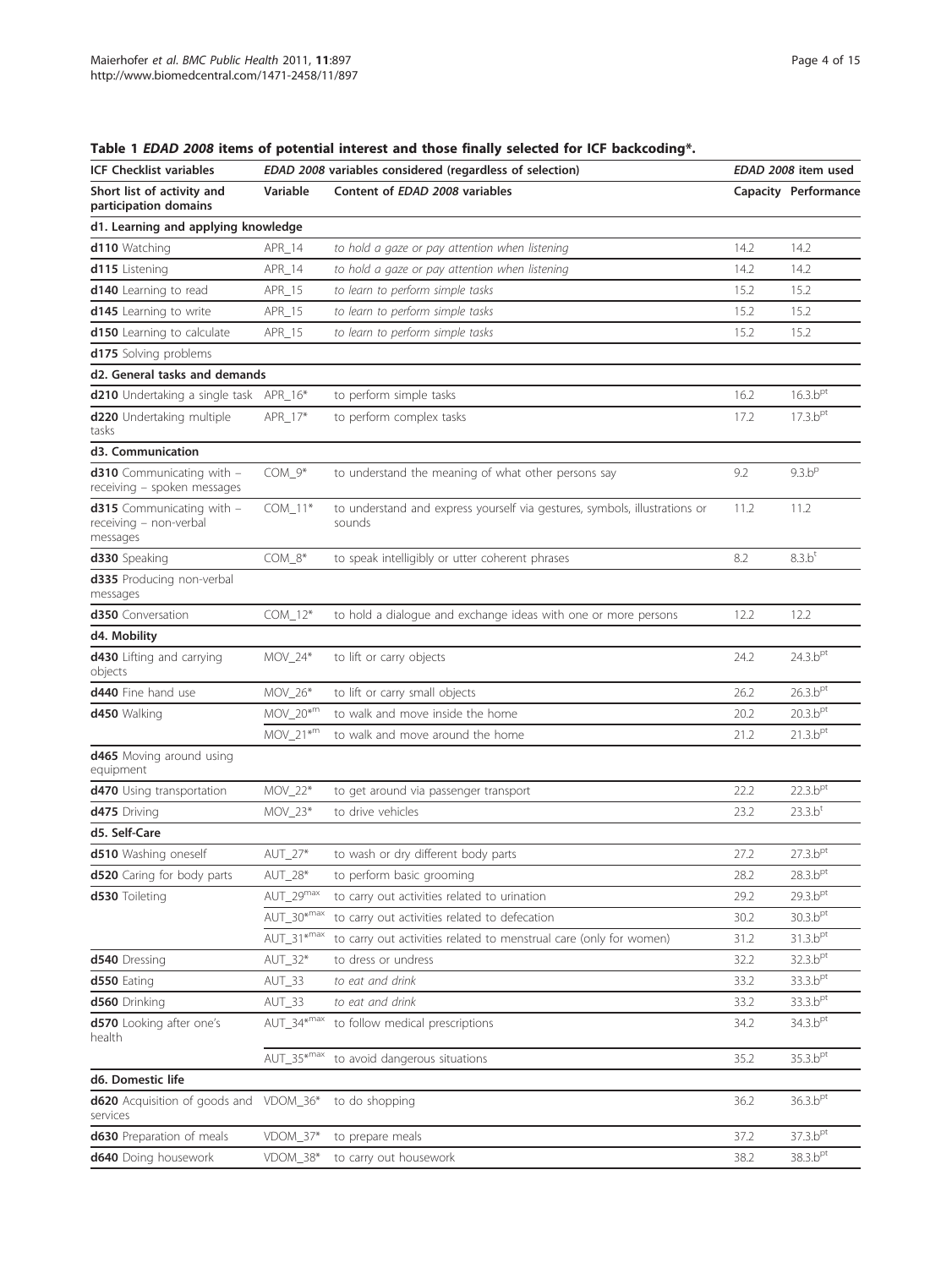|  |  |  |  |  | Table 1 EDAD 2008 items of potential interest and those finally selected for ICF backcoding*. (Continued) |
|--|--|--|--|--|-----------------------------------------------------------------------------------------------------------|
|--|--|--|--|--|-----------------------------------------------------------------------------------------------------------|

| <b>d660</b> Assisting others                                                            |                     |                                                                                                                                                                                                                                            |      |      |  |  |  |  |
|-----------------------------------------------------------------------------------------|---------------------|--------------------------------------------------------------------------------------------------------------------------------------------------------------------------------------------------------------------------------------------|------|------|--|--|--|--|
| d7. Interpersonal interactions and relationships                                        |                     |                                                                                                                                                                                                                                            |      |      |  |  |  |  |
| d710 Basic interpersonal<br>interactions                                                | 39.2                | 39.2                                                                                                                                                                                                                                       |      |      |  |  |  |  |
| d720 Complex interpersonal<br>interactions                                              |                     |                                                                                                                                                                                                                                            |      |      |  |  |  |  |
| <b>d730</b> Relating with strangers                                                     | INTER_40*           | to relate to strangers                                                                                                                                                                                                                     | 40.2 | 40.2 |  |  |  |  |
| d740 Formal relationships                                                               | INTER_41*           | to initiate and maintain relations with subordinates, peers or superiors                                                                                                                                                                   | 41.2 | 41.2 |  |  |  |  |
| d750 Informal social<br>relationships                                                   | INTER_42*           | to initiate and maintain relations with friends, neighbours, acquaintances or 42.2<br>colleagues                                                                                                                                           |      | 42.2 |  |  |  |  |
| <b>d760</b> Family relationships                                                        | INTER_43*           | to initiate and maintain family relations                                                                                                                                                                                                  | 43.2 | 43.2 |  |  |  |  |
| d770 Intimate relationships                                                             | INTER_44*           | to initiate and maintain intimate or sexual relations                                                                                                                                                                                      | 44.2 | 44.2 |  |  |  |  |
| d8. Major life areas                                                                    |                     |                                                                                                                                                                                                                                            |      |      |  |  |  |  |
| <b>d810</b> Informal education<br>d820 School education<br><b>d830</b> Higher education | $F_1$               | Level of studies completed                                                                                                                                                                                                                 |      |      |  |  |  |  |
|                                                                                         | $F_2$               | In relation to your finished studies, what is your diploma degree or graduate<br>degree?                                                                                                                                                   |      |      |  |  |  |  |
|                                                                                         | $F_3$               | In the last five years, have you done any vocational training course?                                                                                                                                                                      |      |      |  |  |  |  |
|                                                                                         |                     | In relation to education and school integration, what was your situation last<br>week?                                                                                                                                                     |      |      |  |  |  |  |
| <b>d850</b> Remunerative<br>employment                                                  | E <sub>1</sub>      | Due to the onset or worsening of your disability, have you had to amend<br>your relationship with economic activity or your occupation?                                                                                                    |      |      |  |  |  |  |
|                                                                                         | E 5                 | Relation with economic activity in the past week.                                                                                                                                                                                          |      |      |  |  |  |  |
|                                                                                         | E 6                 | Have you worked at some point as an employee or freelance worker?                                                                                                                                                                          |      |      |  |  |  |  |
|                                                                                         | $E_{15}$            | Professional situation                                                                                                                                                                                                                     |      |      |  |  |  |  |
|                                                                                         | $E_2$               | Why did you stop working?                                                                                                                                                                                                                  |      |      |  |  |  |  |
| d860 Basic economic<br>transactions                                                     |                     |                                                                                                                                                                                                                                            |      |      |  |  |  |  |
| d870 Economic self-sufficiency                                                          | $F_3^a$             | What is the monthly amount of the total income for this household?                                                                                                                                                                         |      |      |  |  |  |  |
| d9. Community, social and civic life                                                    |                     |                                                                                                                                                                                                                                            |      |      |  |  |  |  |
| <b>d910</b> Community Life                                                              | $H_2$ 11            | In the last 12 months, have you felt discriminated against on the basis of<br>your disability in any of the following situations? In social participation                                                                                  |      |      |  |  |  |  |
|                                                                                         | $H_212$             | In the last 12 months, have you felt discriminated against on the basis of<br>your disability in any of the following situations? In social relations                                                                                      |      |      |  |  |  |  |
|                                                                                         | $\lfloor 4 \rfloor$ | Have you had any opportunities in the last 12 months? Relating with<br>friends or persons who are close                                                                                                                                    |      |      |  |  |  |  |
| d920 Recreation and leisure                                                             | $L5-2$              | What activities do you spend most of your spare time on, and which would<br>you like to carry out for enjoyment or recreation that you do not already, due<br>to your disability? Please select the three main activities in both columns. |      |      |  |  |  |  |
| d930 Religion and spirituality                                                          |                     |                                                                                                                                                                                                                                            |      |      |  |  |  |  |
| d940 Human rights                                                                       |                     |                                                                                                                                                                                                                                            |      |      |  |  |  |  |
| d950 Political life and<br>citizenship                                                  | $H_27$              | In the last 12 months, have you felt discriminated against on the basis of<br>your disability in any of the following situations? - Public Administration                                                                                  |      |      |  |  |  |  |

Where applicable, the item for difficulty involved in activities undertaken with technical or personal aid was taken as *performance*. Variables not marked with an asterisk and having their content shown in italics were excluded from backcoding, either from an interim list by two authors acting in consensus, or after reviewers' comments and consideration by an ICF expert. Spaces left blank indicate no EDAD 2008 item was deemed appropriate for ICF coding. Domains totally devoid of items considered valid for backcoding (d1) or represented by single EDAD 2008 items (d8,d9) were dropped from further analysis and results As the extra question for performance was not always asked, the columns entitled "capacity" and "performance" show the number of the item from which the information was taken.

<sup>a</sup>This item is taken from the household instead of the disability questionnaire.

 $P =$  personal assistance,<sup>t</sup> = external technical aid,<sup>pt</sup> = personal assistance or technical aid.

When there was more than one item linked to an ICF category the mean<sup>m</sup> or the maximum<sup>max</sup> of these items was used.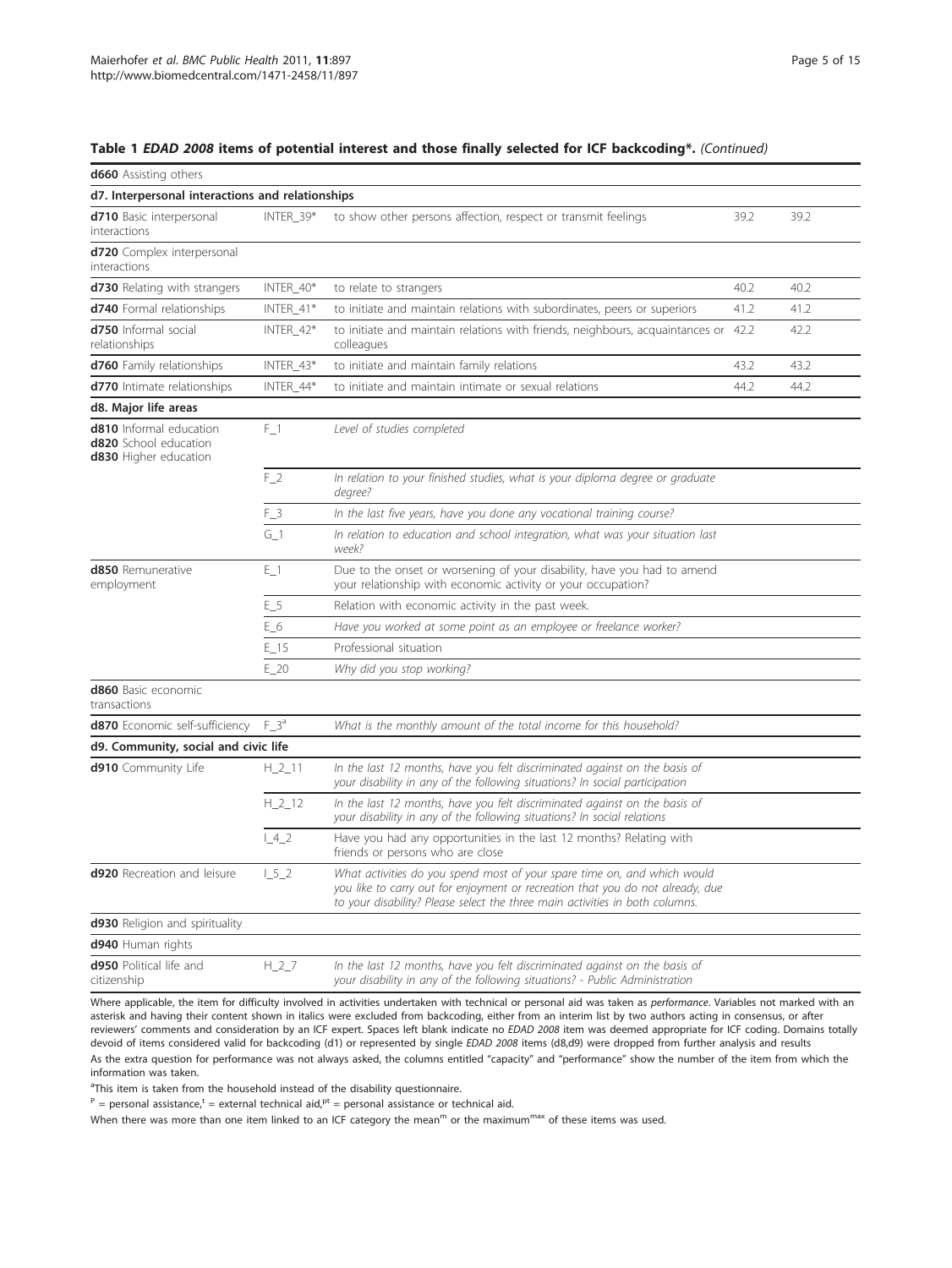disability indices were obtained, one for capacity and the other for performance, using the same ICF score conversion procedure explained below. Domains for which there were no questions on aid (d1, "Learning and applying knowledge", d7 "Interpersonal interactions and relationships", and, in part, d3 "Communication", see Table [1\)](#page-3-0) were excluded from this method of deriving performance. For items from other domains where there was confirmation that no aid had been received, information on capacity was used to impute the value of performance, assuming that capacity equalled performance in such cases. In the EDAD 2008, we were unable to identify collected data on barriers, whether physical or social, and facilitators (other than the above-mentioned "help") linked to disability items.

# Calculation of a tentative ICF checklist-oriented individual score

In the EDAD 2008, level of disability is rated on an ordinal scale with the following four response options: no/ mild difficulty (1); moderate difficulty (2); severe difficulty (3); and complete difficulty (4). In the ICF, each response option corresponds to a percentage interval of "Activity limitation" or "Restriction in Social Participation", represented by the corresponding "qualifier" in five intervals (see Table 2), e.g., severe difficulty ranges from 50% to 95%, and complete difficulty from 96% to 100%. Hence, in order to arrive at a reasonable calculation of the mean of several ICF items, these had to be rescaled according to their equivalent percentage values, e.g., the response option, "severe difficulty", was recoded as 72.5%. To obtain a score, the mean value of any given ICF-framed selected item was calculated, scaled from 0% to 100% and recoded as ICF option 1 to 4, based on the ICF percentage intervals shown in Table 2. ICF *capacity* and, when available, *performance* indices in single domains were thus obtained, and categorised into four (1-4) rather than five (0-4) levels.

Score intervals were then selected as values corresponding to ordinal ICF qualifiers. Qualifiers for ICF items resulting from EDAD 2008 data were obtained by combining the scores for the selected EDAD 2008 variables, as indicated in Table [1,](#page-3-0) where "Learning and applying knowledge" (d1), "Major life areas" (d7) and "Community, social and civic life" (d9) were excluded, both for the remaining specific domains and for the global score which lacked data from the excluded domains. In practice, the effect of such exclusion on the method is to render global scores rather insensitive to restrictions in social participation. Moreover, the fact that disability data were obtained after screening positive for at least one of 44 disability items, means that the value 1 for no/mild difficulty described in Table 2 and denoted as N, most frequently corresponded to "mild" difficulty, i.e., mild disability, and for our purposes will therefore be referred to as the "mild disability group". Screened negative status was denoted as SN.

# Epidemiological measurements Prevalence proportions

Prevalence proportions were calculated in the following three different contexts for particular requirements or purposes: a) data from the screened population, including both the community-dwelling and institutionalised samples, were used to describe crude prevalence of disability among the country's population; b) the screened community-dwelling population alone (i.e., excluding the institutionalised sample) furnished data for age-specific and age- and sex-adjusted measurements among the country's population and; c) proportions in the population that screened positive were used to describe ICF disability patterns by ICF domain. Calculation of age-specific or age-adjusted prevalence required exclusion of the institutionalised population, due to constraints relating to categorical changes in age data according to type of centre and Autonomous Region (see Table [3\)](#page-6-0). However, since the severely/completely disabled were living in institutions, some figures selected by centre- and age-group were occasionally included in counts for the purposes of completeness. Prevalence figures had only two different denominators, namely: the general -sometimes age- and sex-specific- Spanish population; and the disabled screened positive population

Table 2 ICF categories: (a) as originally denoted and described in words, numerals, percentages and mid-point scores for each categorical percentage-span; and (b) as backcoded in this study.

| ICF (in words)      | ICF (in categories) | ICF (in percentage terms) | EDAD 2008 categories  | Mid-point score |  |  |
|---------------------|---------------------|---------------------------|-----------------------|-----------------|--|--|
| No difficulty       |                     | 0%-4%                     | No or mild difficulty | 12%             |  |  |
| Mild difficulty     |                     | 5%-24%.                   |                       |                 |  |  |
| Moderate difficulty |                     | 25%-49%                   | Moderate difficulty   | 37%             |  |  |
| Severe difficulty   |                     | 50%-95%                   | Severe difficulty     | 72.5%           |  |  |
| Complete difficulty |                     | 96%-100%                  | Complete difficulty   | 98%             |  |  |

Since the EDAD 2008 drew no distinction between 0 and 1, these two options were combined as 0%-24%, which matches a mid-point score of 12%

A global score was obtained for capacity measurements but not for performance. To calculate such a global score, a total of 32 variables were -not always unequivocally- selected to build 32 ICF categories from the ICF checklist (Tables 1 and 3). Answers of inapplicable and missing values were replaced by 1 (no or mild difficulty).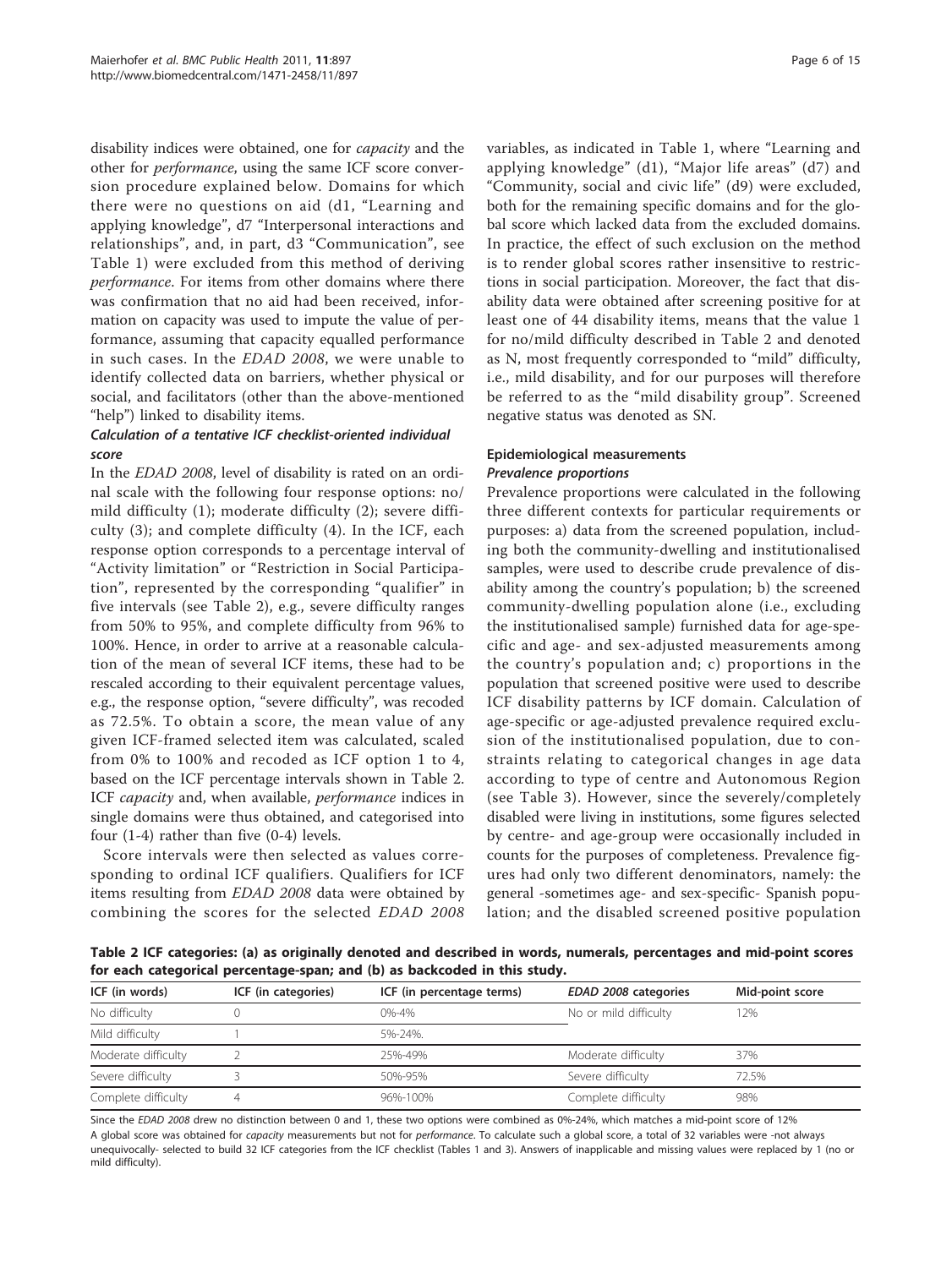| Grouping 1<br>Age years | n      | Grouping 2<br>Age years | n      | Grouping 3<br>Age years | n      | Grouping used<br>Age years | n      |
|-------------------------|--------|-------------------------|--------|-------------------------|--------|----------------------------|--------|
| 6-64                    | 20879  | 6-79                    | 3084   | $6 - 64$                | 23446  | 6-64                       | 44325  |
| 65-79                   | 48007  |                         |        | >65                     | 9165   | $\geq 65$                  | 227599 |
| $\geq 80$               | 144805 | $\geq 80$               | 25622  |                         |        |                            |        |
| <b>NS</b>               | 76815  | <b>NS</b>               | 251800 | N <sub>S</sub>          | 257895 | <b>NS</b>                  | 18582  |

<span id="page-6-0"></span>Table 3 Different age groupings (1, 2 and 3) used in the sample of institutionalised persons, and the grouping used in this study to merge the information on age

NS = Not Specified

The groups differ by Autonomous Region and type of centre (type 1: home or residential centres, type 2 psychiatric or geriatric hospitals or centres for disabled persons), encompassing:

Grouping 1: type-1 centres and Autonomous Regions 1, 2, 7, 8, 9, 10, 11, 13, 16 or type-2 centres and Autonomous Regions 1, 5, 9.

Grouping 2: Type-1 centres and Autonomous Regions 4, 5, 6, 7, 12, 14, 15, 17.

Grouping 3: Type-2 centres and Autonomous Regions 2, 3, 6, 7, 8, 11, 12, 13, 14, 15, 16, 17.

Column "n" shows the number of persons in each age-group after the cases had been weighted. The age groups used were 6-64 and over-64 years (Grouping 3). Consequently, the 6-79 age group in grouping 2 and all cases with no information whatsoever on age are set to "missing".

used to describe proportions affected by different severity levels.

In view of the fact that (a) sample probability was different for community-dwelling and institutionalised persons, with the former being tailored to provinces and the latter to Autonomous Regions, and that (b) result interpretability in terms of representativeness vis-à-vis the Spanish resident population was required, EDAD 2008 weighting was systematically applied to the numerators and denominators of the above-mentioned prevalence. After weighting, the subsamples were found to be accurately representative of the resident Spanish population. Our estimate of 45,031,810 communitydwelling and 290,506 institutionalised persons fitted well with the data reported on the survey web page [[14\]](#page-13-0). Comparison with the National Institute of Statistics' data on the general population at 1 January 2008 [[21](#page-14-0)] for each Autonomous Region yielded numbers 1%-3% higher than the numbers obtained by us from the EDAD 2008 data, except for a 5% difference in the case of Melilla and Ceuta, two relatively small cities located in Northern Africa.

#### Results

Descriptive statistics for items in single disability domains The distribution of ICF categories and percentage of missing values in community-dwelling and institutionalised persons, after the sample aged  $\geq 6$  years had been excluded, are shown in Table [4.](#page-7-0) The sample ratio of institutionalised to community-dwelling subject who screened positive was 1:13. In general, missing values were far less frequent in the institutionalised sample. The proportions of missing values ranged from 2.3% to 43.6% for the community-dwelling sample and from 0% to 0.6% for the institutionalised sample, except for item d475, "Driving", for which the proportions of missing values were 51.7% and 72.7% in the respective samples.

### Prevalence of disability by ICF capacity index

Assuming that all persons living in centres screened positive, prevalence of disability as seen from positive screening nation-wide (all levels included) was: 9.6% among persons aged ≥6 years; 2.2% among persons aged 0-5 years; 9% among community-dwelling persons aged ≥6 years; and 0.7% for institutionalised persons among the over-all population aged ≥6 years. Prevalence of severe or complete disability as defined by ICF qualifiers 3 and 4 from *capacity* scores for all persons aged ≥6 years was 1.2%, with 0.9% corresponding to those living in the community and 0.3% to institutionalised persons using the same population denominator. In other words, approximately one out of four severely/completely disabled persons was institutionalised.

Figures [1a-d](#page-8-0) depict the age- and sex-specific prevalence of disability according to our ICF capacity index among the ≥6-year-old Spanish population separately by residential status, i.e., the community-dwelling and institutionalised components. It should be noted that screened negative persons are included in the denominators only, and that percentages do not therefore add up to 100. Age-specific disability prevalence among community-dwelling persons, Figures [1a](#page-8-0) and [1b](#page-8-0), increased with age in men and women alike but was systematically higher among the latter, with crude prevalence of 7.3% in men and 10.6% in women. With regard to institutionalised persons, Figures [1c](#page-8-0) and [1d](#page-8-0), in practice the proportion of institutionalised disabled persons per 100 inhabitants was restricted to the population aged < 65 years and ≥65 years and was approximately twice as high among women, particularly in the moderate and severely disabled levels. The crude prevalence of institutionalised disabled persons aged ≥65 years was 0.6% for men and 0.9% for women. The 0-5 year age group registered a 2.2% prevalence of disability. The paucity of information on type of limitation present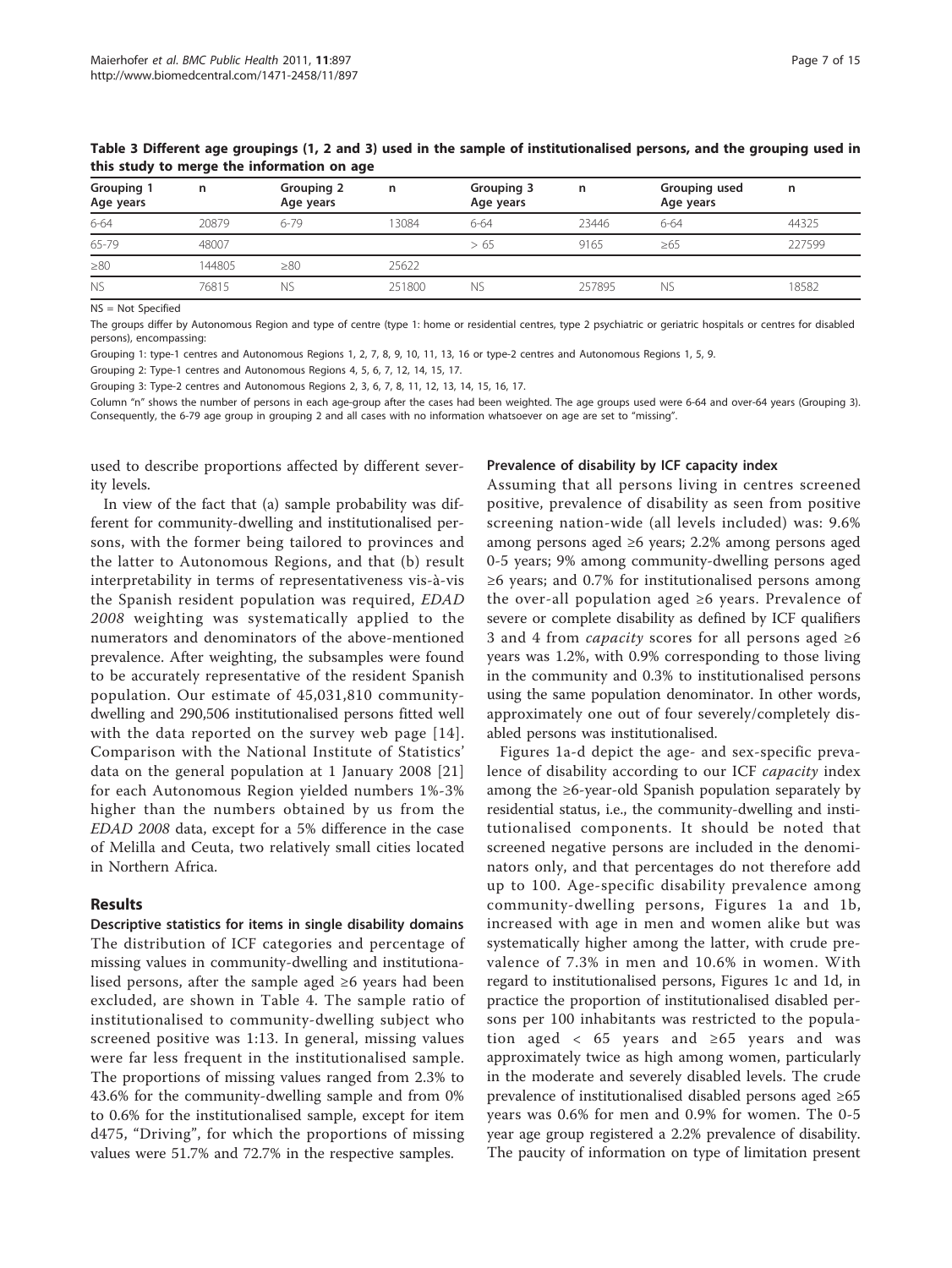<span id="page-7-0"></span>Table 4 Percentages for ICF-Categories (No/mild difficulty, N; moderate difficulty, M; severe difficulty, S; complete difficulty, C) and subscores for each of the seven domains, as well as missing values (MV) in percentages.

|                |                                                      | Community-dwelling persons |       |       |       | Institutionalised persons |       |       |       |       |                     |
|----------------|------------------------------------------------------|----------------------------|-------|-------|-------|---------------------------|-------|-------|-------|-------|---------------------|
| ICF            | ICF title                                            | N                          | М     | S     | C     | MV                        | N     | M     | S     | C     | MV                  |
| d <sub>2</sub> | General tasks and demands                            | 91.37                      | 0.89  | 3.49  | 4.24  | 7.96                      | 59.9  | 6.15  | 16.28 | 17.67 | $\circ$             |
| d210           | Undertaking a single task                            | 90.86                      | 2.00  | 2.54  | 4.60  | 7.41                      | 68.96 | 5.10  | 7.54  | 18.41 | 0                   |
| d220           | Undertaking multiple tasks                           | 85.73                      | 3.14  | 3.63  | 7.50  | 2.32                      | 54.59 | 7.34  | 8.83  | 29.24 | $\circledcirc$      |
| d3             | Communication                                        | 94.22                      | 1.08  | 3.26  | 1.43  | 13.54                     | 60.94 | 12.75 | 19.26 | 7.05  | 0.16                |
| d310           | Communicating with - receiving - spoken messages     | 89.45                      | 4.08  | 4.20  | 2.26  | 9.07                      | 67.53 | 8.20  | 14.24 | 10.04 | 0.02                |
| d315           | Communicating with - receiving - non-verbal messages | 92.38                      | 1.79  | 2.76  | 3.07  | 11.68                     | 68.22 | 5.01  | 10.49 | 16.27 | 0.03                |
| d330           | Speaking                                             | 88.26                      | 4.49  | 4.35  | 2.90  | 7.82                      | 66.72 | 7.44  | 13.48 | 12.37 | 0.04                |
| d350           | Conversation                                         | 88.27                      | 3.86  | 4.10  | 3.78  | 7.94                      | 61.97 | 7.37  | 13.07 | 17.59 | 0.08                |
| d4             | Mobility                                             | 89.58                      | 4.06  | 4.78  | 1.57  | 60.27                     | 20.23 | 31.85 | 39.78 | 8.14  | 72.76               |
| d430           | Lifting and carrying objects                         | 48.6                       | 17.14 | 18.71 | 15.55 | 28.43                     | 52.28 | 9.09  | 10.10 | 28.53 | 0.02                |
| d440           | Fine hand use                                        | 63.78                      | 12.73 | 12.74 | 10.75 | 43.61                     | 64.76 | 7.54  | 9.80  | 17.89 | 0.02                |
| d450           | Walking                                              | 60.38                      | 7.27  | 21.38 | 10.97 | 40.73                     | 35.76 | 12.98 | 29.06 | 22.21 | 0.25                |
| d470           | Using transportation                                 | 45.45                      | 13.82 | 18.40 | 22.33 | 23.80                     | 21.71 | 14.89 | 15.13 | 48.27 | 0.12                |
| d475           | Driving                                              | 75.55                      | 3.90  | 2.97  | 17.58 | 51.65                     | 23.47 | 1.79  | 4.52  | 70.22 | 72.66               |
| d5             | Self-care                                            | 96.39                      | 2.42  | 0.76  | 0.44  | 45.00                     | 21.16 | 25.23 | 31.75 | 21.86 | 96.67               |
| d510           | Washing oneself                                      | 61.29                      | 10.77 | 11.81 | 16.13 | 14.08                     | 29.14 | 19.22 | 13.85 | 37.79 | 0.04                |
| d520           | Caring for body parts                                | 62.26                      | 9.59  | 11.01 | 17.13 | 15.19                     | 28.66 | 17.69 | 13.59 | 40.06 | 0.04                |
| d530           | Toileting                                            | 96.76                      | 2.10  | 0.37  | 0.77  | 44.86                     | 37.94 | 17.07 | 11.14 | 33.85 | 96.65               |
| d540           | Dressing                                             | 66.64                      | 10.56 | 10.20 | 12.60 | 20.47                     | 45.68 | 13.69 | 11.24 | 29.38 | $\mathsf{O}\xspace$ |
| d570           | Looking after one's health                           | 76.71                      | 3.46  | 4.26  | 15.58 | 30.79                     | 32.07 | 13.03 | 11.60 | 43.30 | 0.46                |
| d6             | Domestic life                                        | 61.37                      | 5.17  | 10.70 | 22.76 | 25.63                     | 19.97 | 10.25 | 16.60 | 53.17 | 0.62                |
| d620           | Acquisition of goods and services                    | 47.81                      | 10.74 | 12.21 | 29.25 | 5.52                      | 22.60 | 9.91  | 8.08  | 59.41 | 0.29                |
| d630           | Preparation of meals                                 | 60.00                      | 7.29  | 7.24  | 25.46 | 22.85                     | 22.39 | 8.74  | 7.10  | 61.78 | 0.15                |
| d640           | Doing housework                                      | 51.01                      | 10.23 | 12.13 | 26.63 | 10.73                     | 23.44 | 9.09  | 7.28  | 60.19 | 0.19                |
| d7             | Interpersonal inter-actions and relationships        | 95.16                      | 0.68  | 2.60  | 1.56  | 11.50                     | 45.14 | 29.49 | 18.69 | 6.68  | 1.05                |
| d710           | Basic interpersonal interactions                     | 92.63                      | 2.41  | 2.88  | 2.09  | 8.94                      | 75.02 | 5.72  | 9.37  | 9.89  | 0.04                |
| d730           | Relating with strangers                              | 88.55                      | 2.4   | 3.36  | 5.68  | 5.16                      | 60.16 | 6.52  | 10.11 | 23.21 | 0.10                |
| d740           | Formal relationships                                 | 90.49                      | 1.82  | 2.37  | 5.32  | 6.95                      | 75.61 | 6.21  | 7.90  | 10.28 | 0.11                |
| d750           | Informal social relationships                        | 90.17                      | 2.38  | 3.15  | 4.29  | 6.67                      | 69.41 | 5.87  | 9.02  | 15.69 | 0.04                |
| d760           | Family relationships                                 | 90.04                      | 1.82  | 2.8   | 5.34  | 6.54                      | 75.43 | 5.74  | 8.61  | 10.21 | 0.17                |
| d770           | Intimate relationships                               | 88.36                      | 1.51  | 2.37  | 7.77  | 4.82                      | 38.83 | 4.81  | 9.20  | 47.16 | 0.63                |

All numbers were calculated using individually weighted data

meant that the ICF disability score could not be calculated for the 0-5 year age group.

Figure [2](#page-9-0) depicts the prevalence of ICF disability in the community-dwelling population (prevalence equals rectangle height), as well as the number of affected individuals of both sexes in each age category (numbers are equivalent to rectangle surface). Prevalence of disability increased with age, with the number of disabled persons decreasing among the very old. The highest prevalence corresponded to the moderately disabled with 920,310 persons, with the estimated total number of severely/ completely disabled persons being 380,838. The highest numbers of severely/completely affected individuals were those aged ≥70 years. Numbers increased with age, i.e., rising from 26904 persons aged 70-74 years to 44137 persons aged 75-79 years, 61868 persons aged 80- 84 years and 67125 persons aged 85-89 years, and then subsequently decreased to 62329 persons aged 90-105 years.

Figure [3](#page-10-0) depicts the prevalence of ICF capacity, both overall and for seven different ICF domains, as seen from the screened positive, community-dwelling population for each sex. Prevalence patterns varied, with the highest prevalence of severe/complete disability levels being 1.9% in "Mobility", 2.1% in "Self-care" and 4.1% in "Domestic life" for women (and 1%, 1.1% and 1.8%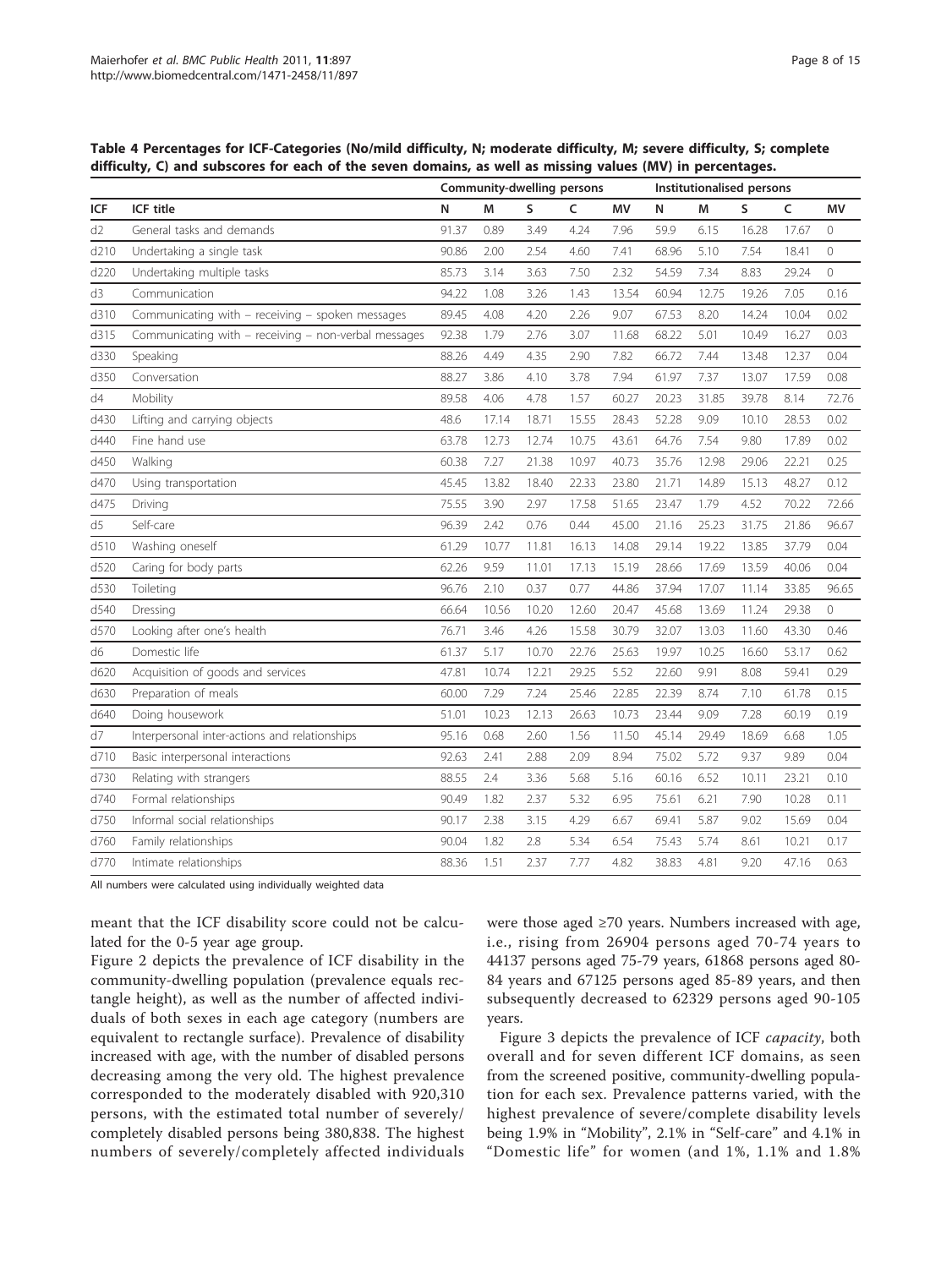<span id="page-8-0"></span>

respectively for men). While the high prevalence patterns were similar across the sexes, differences between the sexes in magnitude were nevertheless present. In terms of total and "Mobility", "Self-care" and "Domestic life" domain scores, prevalence was higher among women than men. In contrast, differences between sexes were not substantial for prevalence of severe/complete disability in domains with lower prevalences, such as

"General tasks and demands", "Communication" and "Interpersonal interactions and relationships".

# Capacity and performance patterns: ICF index by specific domain within single group by total ICF score

The distribution by disability level for *capacity* (left) and performance (right) subscores in the above-mentioned available ICF domains for groups of positively screened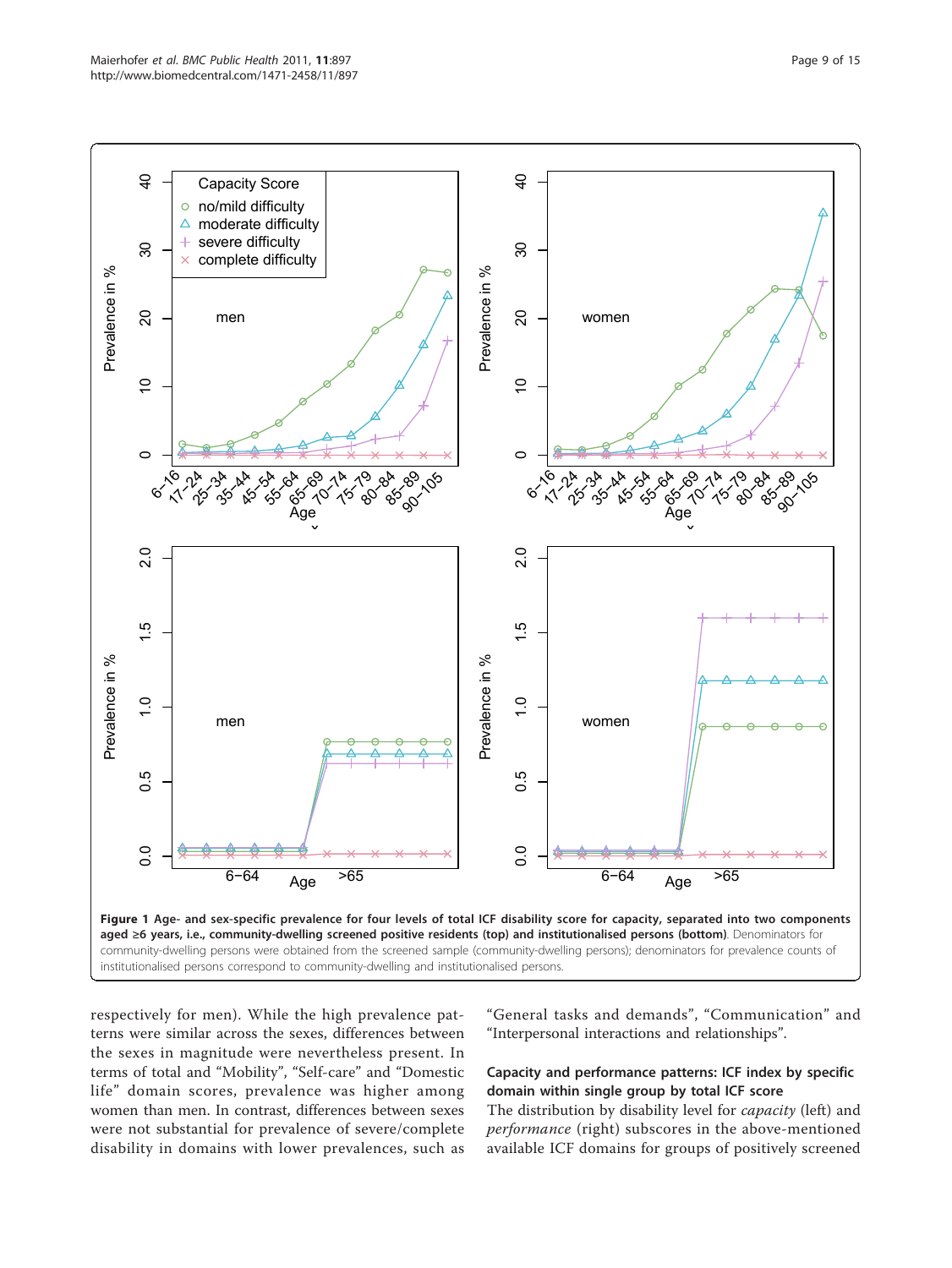<span id="page-9-0"></span>

persons with four different total ICF capacity levels (N,M, S,C) is depicted in Figure [4](#page-11-0). The most remarkable feature, more clearly visible in the case of capacity (left), was to be seen for groups of moderately disabled subjects in terms of total ICF score (M groups), in that these registered considerable proportions of persons with severe or complete capacity subscores, particularly in "Domestic life", 80%, "Mobility", 31.3% and "Self-care", 34.5%, with severe disability in these domains thus being relatively masked by

the total ICF score. A second aspect of differences between capacity (left) and performance (right) patterns, once again more clearly visible for the moderately disabled by total ICF score, was the relative invariance in *capacity* versus performance in "General tasks and demands". In contrast, performance (right) was markedly better than capacity (left), as reflected by the lower proportions of severe or complete disability in the "Mobility", "Self-care" and "Domestic life" domains.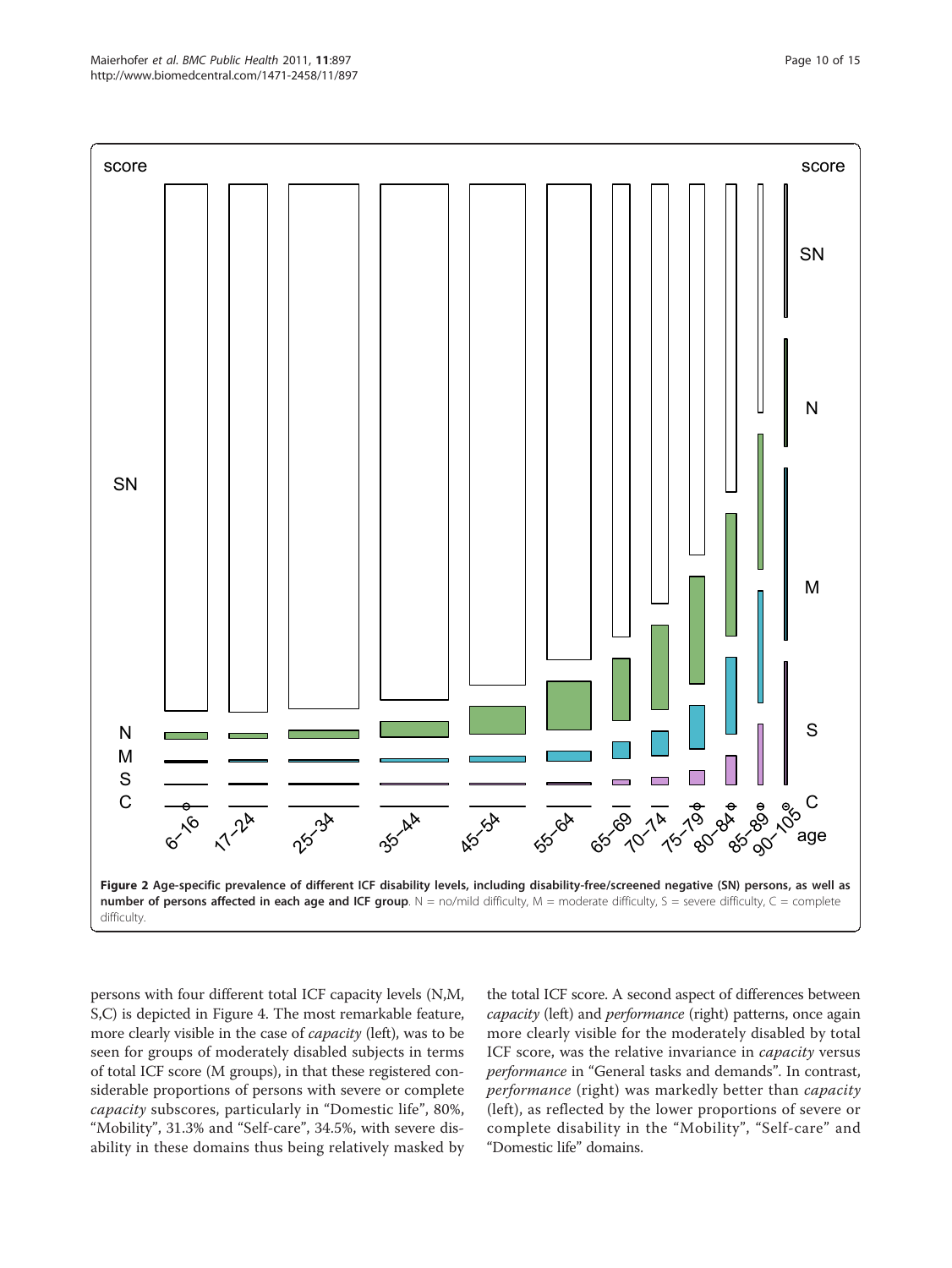<span id="page-10-0"></span>

# **Discussion**

The *EDAD* 2008 is not only the most important database on disability among the Spanish population, but is arguably also one of the most complete, periodic, national population approaches to studying disability worldwide. The EDAD 2008 incorporated important contributions, such as data for institutionalised persons. Major differences between the EDAD 2008 and previous disability surveys in Spain pertain to the former's additional, newly designated target of providing information on functional dependency in order to support planning and funding of the Spanish dependency system. As a first step, this study sought to link the EDAD 2008 to an analysis of functional dependency, by ICF Checklist backcoding and score rescaling of EDAD 2008 items restricted to the Activity and Participation domains. An important limitation of this exercise is asymmetry, in that it suffers from a lack of crosswalking between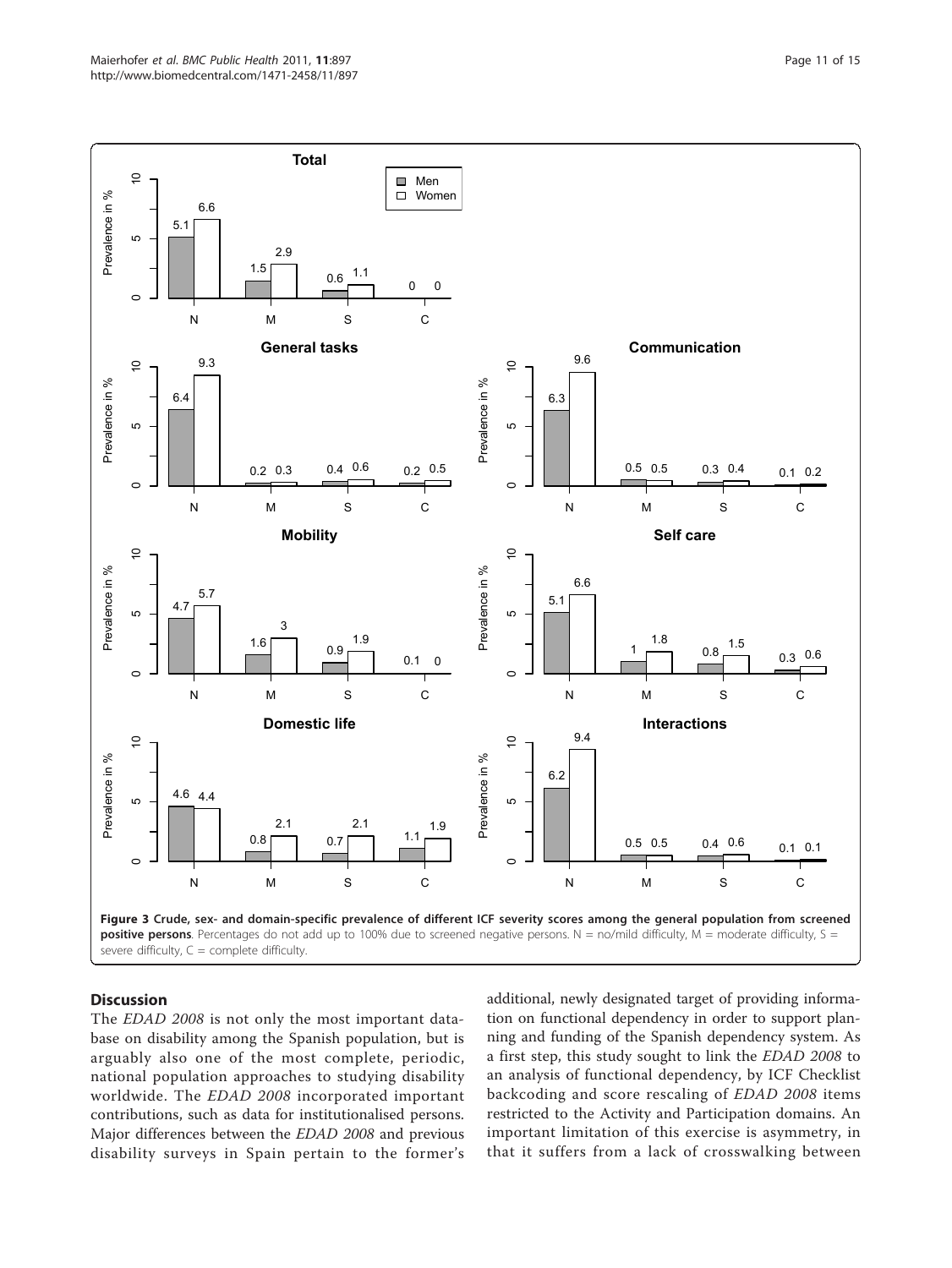<span id="page-11-0"></span>

EDAD 2008 variables and Body Structures and Functions, as well as a neglect of aspects potentially related to ICF contextual factors in general and to Environmental Factors in particular.

Results show that, in practice, ICF domains such as "Learning and applying knowledge", "Major life areas" and "Community, social and civic life" were disregarded, and others, such as "General tasks and demands", were not appropriately covered by posing just a couple of questions. The frequent NDS bias towards activity-level data, described above in the case of United Nations

efforts [[5](#page-13-0)], permeates the EDAD 2008. Hence, ICF domain restriction, score rescaling and exclusion of institutionalised persons in age-specific counts may seriously limit the interpretability and international comparability of prevalence figures in respect of both capacity and performance, whether for single ICF domains or individual total ICF score indices. In addition, much remains to be improved to ensure a homogeneous and complete data-contribution from institutionalised persons in the country's different Autonomous Regions (Comunidades Autónomas), which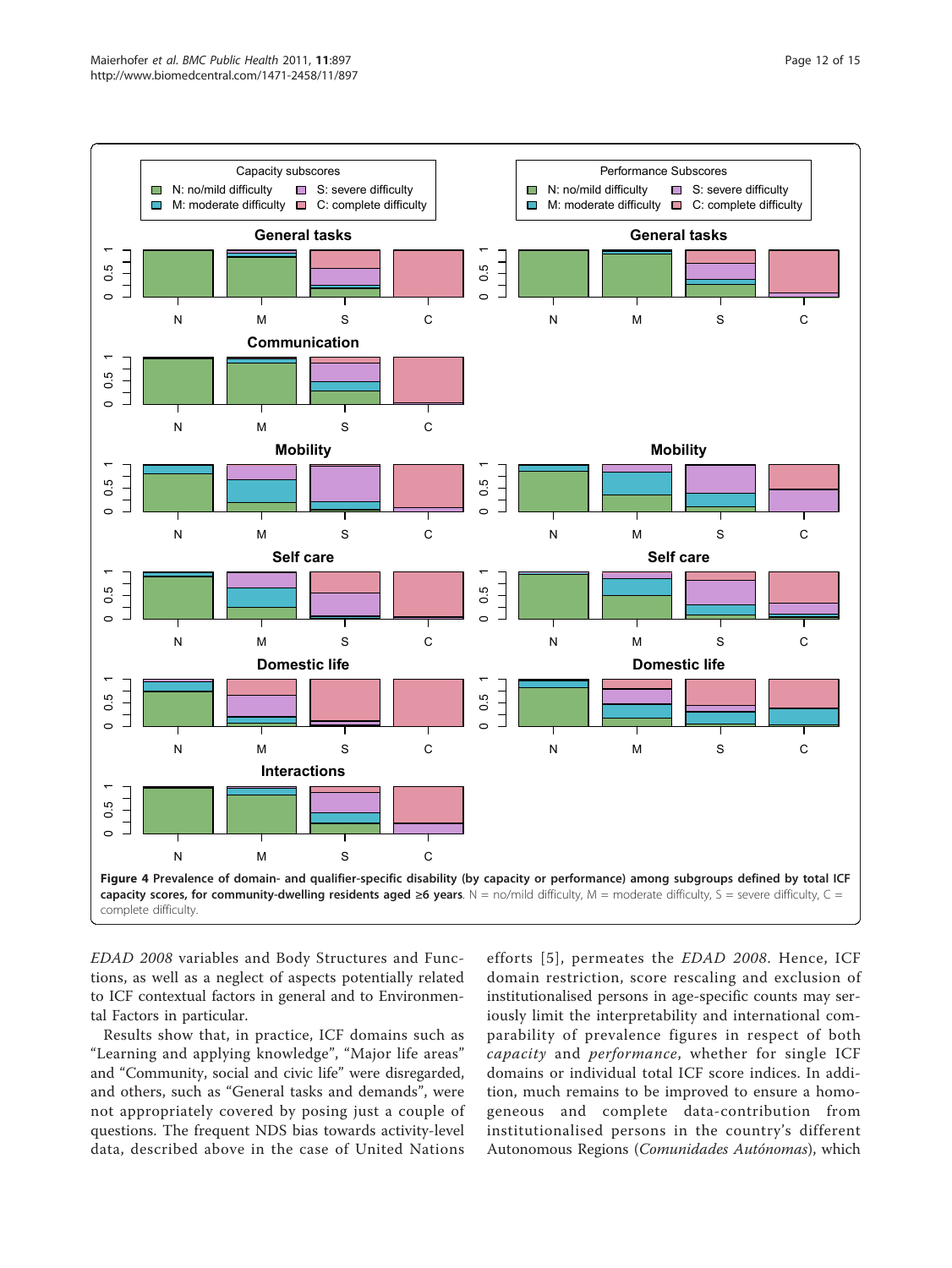currently constitute the main EDAD 2008 stakeholders in terms of health and social services.

Once the most relevant limitations have thus been defined, our results can be said to afford a structured, albeit non-validated, view of the prevalence of ICF disability in Spain in 2008, with approximately 12/1000 severely/completely disabled and 24/1000 moderately disabled persons, and the latter registering relatively high proportions of severe/complete disability in the following subscores: "Self-care", 1/3; "Mobility", 3/10; and "Domestic life", 8/10. These proportions were considerably reduced, though not eliminated, by personal or technical aid.

Interpretation and analysis of results may be better suited to comparisons with other ICF measurements in populations. In a Turkish study on the elderly population, Donmetz et al in 2005 [[22](#page-14-0)] reported median scores for persons found to give at least one positive answer in the WHODAS-2. The fact that we cannot compare our results from ICF prevalence measurements of similar ICF categories obtained from total scores or for specific domains illustrates the implications of application or neglect of epidemiological principles and of descriptive and analytical purposes in population research.

Reported age-specific prevalence of ICF moderate disability among the very old in Spain [[23](#page-14-0)] is remarkably similar to figures cited here for community-dwelling residents, e.g., 10.61% for men and 16.47% for women in the 80-84 age group compared to the corresponding values of 10.2% for men and 16.9% for women shown in Figure [1](#page-8-0). Despite the fact that the sample in Virués et al's study was certainly not geographically representative of the Spanish population, the similarities are nonetheless striking, suggesting that the external validity of the risk factors of ICF severe/complete disability identified by this study for the Spanish population is high [Virués Ortega J et al. Medical, Environmental and Personal Factors of Disability in the Elderly People in Spain: A Screening Survey based on the International Classification of Functioning (Gaceta Sanitaria 2011, in press)].

Assuming that our figures are accurate, the numbers obtained by us for the severe or complete disability levels would allow the numbers of severely/extremely disabled persons in Spain to be estimated for the first time. These figures, namely, 135,506 men and 245,331 women, constitute figures that are remarkably lower and easier to interpret than those reported in 1999 for persons with, say, several disabilities [[11](#page-13-0)] but may not be comparable. Prevalence of severe disability among 85-89 year-old community-dwelling residents in Gloucester UK, measured by a postal survey using a validated independence scale, was 13.4% for men and 20.9% for women, approximately double that found for severe/ complete capacity in our study [[24\]](#page-14-0). Similar differences

were seen in other sex- and age-groups. It is possible that, despite limited comparability, our figures constitute undercounts, an effect reinforced by the impact of assigning 1 to items where data were missing, something that particularly affected men in "Domestic life" and women in outdoor "Mobility".

Thanks to the large sample size, the value our results is almost unique when it comes to describing disability patterns by ICF domain. The higher prevalence registered for women and for "Domestic Life", "Mobility" and "Self-care" replicate similar patterns observed for extremely aged Spanish [[23](#page-14-0)]; and for elderly Turkish subjects, with mean scores when disabled of 50.5, 40.6 and 34.2 respectively, and a total WHODAS-2 score of 23.0 [[22\]](#page-14-0).

The fact that the above-mentioned domains with higher prevalence correspond to domains in which prevalence of disability decreases when measured by performance, i.e., with personal or technical aid, fits expected changes expected from the ICF framework. The considerable modification of patterns in the moderately disabled group might indicate that such groups constitute a target for provision of services, in cases where severe/ extreme disability can be reduced by personal or technical aid. The large size of this group renders it even more relevant for policy-making and points to a large population segment of the Spanish population which, in addition to the approximately 500,000 severely/completely disabled, encompasses more than 50% of the 1,000,000 persons with ICF moderate disability who could potentially benefit from personal aid if available. Since the EDAD 2008 furnishes data on time devoted by caregivers and an assessment of the shortfall, Figure [4](#page-11-0) may provide some clues for estimating the need -both met and unmet- for help from other persons, and for building an index of such help in terms of work time, e.g., hours/ week. Unfortunately, the lack of availability of data for domains such as social participation, limits the usefulness of the EDAD 2008 when it comes to estimating the need for help to improve social participation in, e.g., work, leisure or economy. This domain may be particularly relevant for persons affected by non-somatic ailments, such as psychiatric patients whose disability may have been underrepresented in the EDAD 2008 due to formulation, inasmuch as it documents occupational status but not the barriers encountered in overcoming restricted access to work. In brief, it would appear that, taking ICF categories as the point of departure, the EDAD 2008 may provide a basis for estimating the prevalence of need for personal help, with it being more difficult to address the need for social support required to improve social participation in, e.g., work, leisure or economy.

Focusing prevalence on disease status, the required epidemiological dimension of services research is well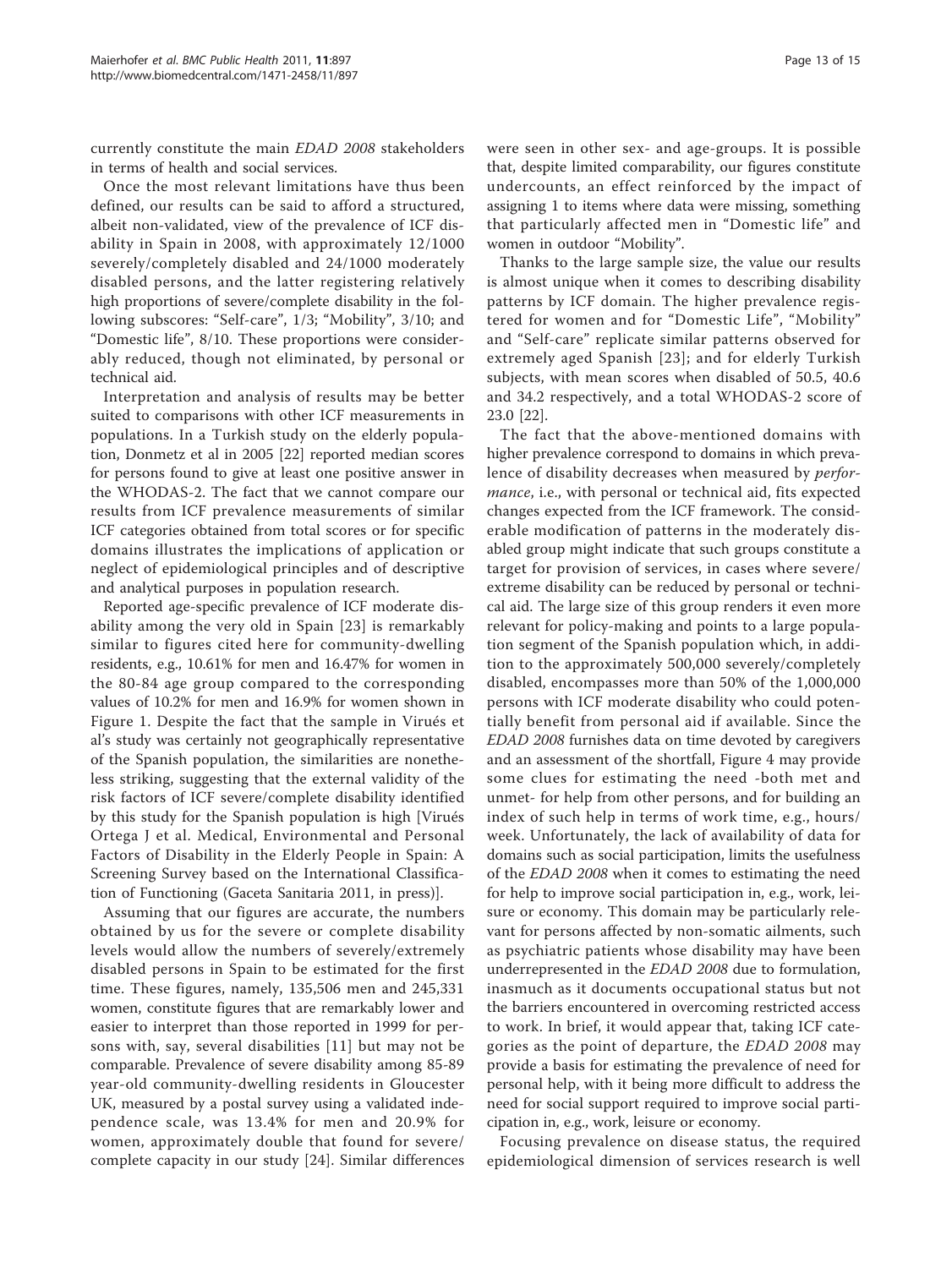<span id="page-13-0"></span>recognised. Nevertheless, an ICF-based approach to the design of National Disability Surveys might be difficult to reconcile with usability of an ICF "which does not classify people" despite "ICF classifies health-related states" (quotation marked fragments obtained from ICF ref 1, page 8). Our results may point towards a role for an epidemiological approach which reinforces the concept of functional dependence, by minimising the visualisation of severe mental disorders with sparse limitations of basic ADL and their need of social support. A description of the differences between functional dependency and disability, and the particularities of the Spanish approach to dependency in the context of the ICF has recently been published [\[25](#page-14-0)]. The need for bridging and knowledge transfer in the field of disabilities and ageing, possibly related to certain content discrepancies between the ICF and EDAD 2008, has been highlighted [3]. It is not known whether differences between the ICF and EDAD 2008 evidenced in Table [1](#page-3-0) and the limitations of our approach rely on the lack of bridging between the Spanish group who drew up the survey and the existing international ICF-WHO groups (e.g., ICF/FDRG, ICF Spanish Network on Disabilities, and the above-mentioned experiences of the Washington City Group and Ireland) or on deeper ICF constraints discussed by Salvador-Carulla and others [[25\]](#page-14-0).

To sum up, the Spanish EDAD 2008 represents a powerful initiative and considerable limitations in terms of applying the ICF to questionnaire design and epidemiological analysis of disability. However, the EDAD 2008 can be said to be a useful tool for describing the prevalence of disability and, potentially, for estimating functional dependence for planning aid and services, taking social and geographical differences into account. Approximately 500,000 to 1,000,000 persons present with ICF levels of severe/complete and moderate disability, respectively. In terms of magnitude, such figures fit reported age-specific prevalence data for disability levels obtained from the WHODAS-2 for the very old in Spain, and match the higher difficulty pattern in mobility, domestic life and self-care domains.

# Financial support

This study was partially supported by the Consortium for Biomedical Research in Neurodegenerative Diseases (Centro de Investigación Biomédica en Red sobre Enfermedades Neurodegenerativas - CIBERNED), Spanish Health Research Fund (Fondo de Investigaciones Sanitarias) project PI06/1098 and Farasdués Foundation.

#### Acknowledgements

The authors would like to acknowledge the support received from Alarcos Cieza and Cornelia Oberhauser, at the Institute for Health & Rehabilitation Sciences, Biopsychosocial Health Research Unit, Ludwig-Maximilians

University, Munich, Germany, for having inspired this manuscript, based on their initial analyses of the Spanish 1999 and 2008 surveys, which were presented at the conference, "Aplicación en España de la Clasificación Internacional del Funcionamiento, la Discapacidad y la Salud (CIF): Presente y Futuro" on May 30, 2010 in Madrid. Thanks must also go to Michael Benedict for his help with the review and revision of the English-language version of the manuscript.

#### Competing interests

The authors declare that they have no competing interests.

Received: 9 June 2011 Accepted: 28 November 2011 Published: 28 November 2011

#### References

- 1. World Health Organization: World Health Organization International Classification of Functioning, Disability and Health. 2001.
- 2. Cieza A, Ewert T, Ustun TB, Chatterji S, Kostanjsek N, Stucki G: [Development](http://www.ncbi.nlm.nih.gov/pubmed/15370742?dopt=Abstract) [of ICF core sets for patients with chronic conditions.](http://www.ncbi.nlm.nih.gov/pubmed/15370742?dopt=Abstract) J Rehabil Med 2004, 44(Suppl):9-11.
- 3. McDaid D, Cieza A, Gomez AR: [Bridging knowledge: reflections on](http://www.ncbi.nlm.nih.gov/pubmed/19590760?dopt=Abstract) [crossing the boundaries between long-term care and support.](http://www.ncbi.nlm.nih.gov/pubmed/19590760?dopt=Abstract) Int J Integr Care 2009, 9:e60.
- Kostanjsek N: [Use of The International Classification of Functioning,](http://www.ncbi.nlm.nih.gov/pubmed/21624189?dopt=Abstract) [Disability and Health \(ICF\) as a conceptual framework and common](http://www.ncbi.nlm.nih.gov/pubmed/21624189?dopt=Abstract) [language for disability statistics and health information systems.](http://www.ncbi.nlm.nih.gov/pubmed/21624189?dopt=Abstract) BMC Public Health 2011, 11(Suppl 4):S3.
- 5. Swanson G, Carrothers L, Mulhorn KA: [Comparing disability survey](http://www.ncbi.nlm.nih.gov/pubmed/12959341?dopt=Abstract) [questions in five countries: a study using ICF to guide comparisons.](http://www.ncbi.nlm.nih.gov/pubmed/12959341?dopt=Abstract) Disabil Rehabil 2003, 25(11-12):665-675.
- Mulhorn KA, Threats TT: Speech, hearing, and communication across five national disability surveys: results of a DISTAB study using the ICF to compare prevalence patterns. Int J Speech Lang Pathol 2008, 10(1-2):61-71.
- 7. Madans JH, Loeb ME, Altman BM: [Measuring disability and monitoring](http://www.ncbi.nlm.nih.gov/pubmed/21624190?dopt=Abstract) [the UN convention on the rights of persons with disabilities: the work](http://www.ncbi.nlm.nih.gov/pubmed/21624190?dopt=Abstract) [of the Washington group on disability statistics.](http://www.ncbi.nlm.nih.gov/pubmed/21624190?dopt=Abstract) BMC Public Health 2011, 11(Suppl 4):S4.
- 8. Good A. Using the ICF in Ireland. BMC Public Health 2011, 11(Suppl 4):S5.
- 9. Nieuwenhuijsen ER: [On health, ability and activity: comments on some](http://www.ncbi.nlm.nih.gov/pubmed/17166813?dopt=Abstract) [basic notions in the ICF commentary.](http://www.ncbi.nlm.nih.gov/pubmed/17166813?dopt=Abstract) Disabil Rehabil 2006, 28(23):1477-1479.
- 10. Stineman MG, Ross RN, Maislin G: [Functional status measures for](http://www.ncbi.nlm.nih.gov/pubmed/16773164?dopt=Abstract) [integrating medical and social care.](http://www.ncbi.nlm.nih.gov/pubmed/16773164?dopt=Abstract) Int J Integr Care 2005, 5:e07
- 11. Albarrán-Lozano I, Alonso-González P, Fajardo-Caldera MA: Valoración global de la discapacidad. Propuesta de un índice y su aplicación a la población española recogida en la EDDES. Estudios de Economía Aplicada 2007, 25:523-549.
- 12. La Parra D, Masanet E: [\[Comparison of time spent on unpaid work as](http://www.ncbi.nlm.nih.gov/pubmed/21334115?dopt=Abstract) [measured by the National Health Survey and the time use survey\].](http://www.ncbi.nlm.nih.gov/pubmed/21334115?dopt=Abstract) Gac Sanit 2011, 25(1):68-71.
- 13. Instituto Nacional de Estadística: Survey on Disabilities, Impairments and Health Status 1999. Madrid [[http://www.ine.es/jaxi/menu%20do?](http://www.ine.es/jaxi/menu%20do?type=pcaxis&path=%2Ft15/p418&file=inebase&L=1) [type=pcaxis&path=%2Ft15/p418&file=inebase&L=1\]](http://www.ine.es/jaxi/menu%20do?type=pcaxis&path=%2Ft15/p418&file=inebase&L=1), Access date: 3 May 2010.
- 14. Instituto Nacional de Estadística: Survey on Disability, Personal Autonomy and Dependency situations 2008. Madrid [[http://www.ine.es/jaxi/menu%](http://www.ine.es/jaxi/menu%20do?type=pcaxis&path=%2Ft15/p418&file=inebase&L=1) [20do?type=pcaxis&path=%2Ft15/p418&file=inebase&L=1\]](http://www.ine.es/jaxi/menu%20do?type=pcaxis&path=%2Ft15/p418&file=inebase&L=1), Access date: 3 May 2010.
- 15. Abellán A: La discapacidad en España. Rev Mult Gerontol 2001, 11:35-37.
- 16. Instituto Nacional de Estadística: Disabilities, Independence and Dependency Situations Survey (DIDSS). Methodology Madrid. Spain; 2010 [[http://www.ine.es/en/metodologia/t15/t1530418\\_en.pdf](http://www.ine.es/en/metodologia/t15/t1530418_en.pdf)], Access date: 2 May 2010.
- 17. Instituto Nacional de Estadística: [Encuesta sobre Discapacidad, Autonomía](http://www.ncbi.nlm.nih.gov/pubmed/11562851?dopt=Abstract) [personal y Situaciones de Dependencia \(EDAD\).](http://www.ncbi.nlm.nih.gov/pubmed/11562851?dopt=Abstract) Metodología Madrid. Spain; 2010 [<http://www.ine.es/metodologia/t15/t1530418.pdf>], Access date: 2 May 2010.
- 18. Instituto Nacional de Estadística: Cuestionarios de la Encuesta sobre Discapacidad, Autonomía personal y Situaciones de Dependencia 2008. Madrid. Spain; 2010 [<http://www.ine.es/daco/daco42/discapa/cues07.htm>], Access date: 3 May 2010.